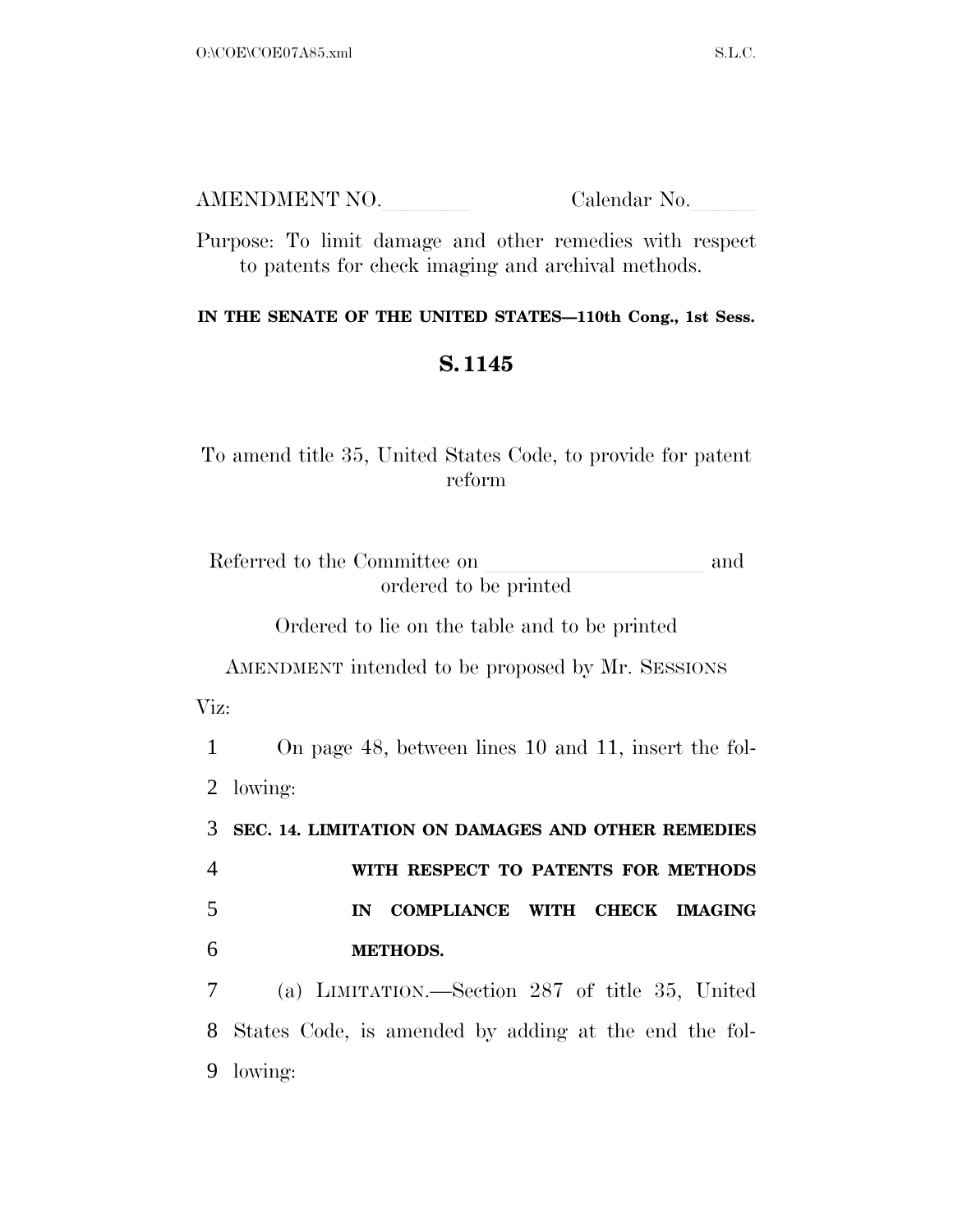$\langle \langle d \rangle (1)$  With respect to the use by a financial institu- tion of a check collection system that constitutes an in- fringement under subsection (a) or (b) of section 271, the provisions of sections 281, 283, 284, and 285 shall not apply against the financial institution with respect to such a check collection system.

''(2) For the purposes of this subsection—

8 "(A) the term 'check' has the meaning given under section 3(6) of the Check Clearing for the 21st Century Act (12 U.S.C. 5002(6));

11 ''(B) the term 'check collection system' means the use, creation, transmission, receipt, storing, set- tling or archiving of truncated checks, substitute checks, check images or electronic check data associ- ated with or related to any method, system, or proc- ess that furthers or effectuates, in whole or in part, any of the purposes of the Check Clearing for the 21st Century Act (12 U.S.C. 5001 et seq.);

19  $\langle ^{\prime}(C) \rangle$  the term 'financial institution' has the meaning given under section 509 of the Gramm-Leach-Bliley Act (15 U.S.C. 6809);

22  $\qquad$  ''(D) the term 'substitute check' has the mean- ing given under section 3(16) of the Check Clearing for the 21st Century Act (12 U.S.C. 5002(16)); and